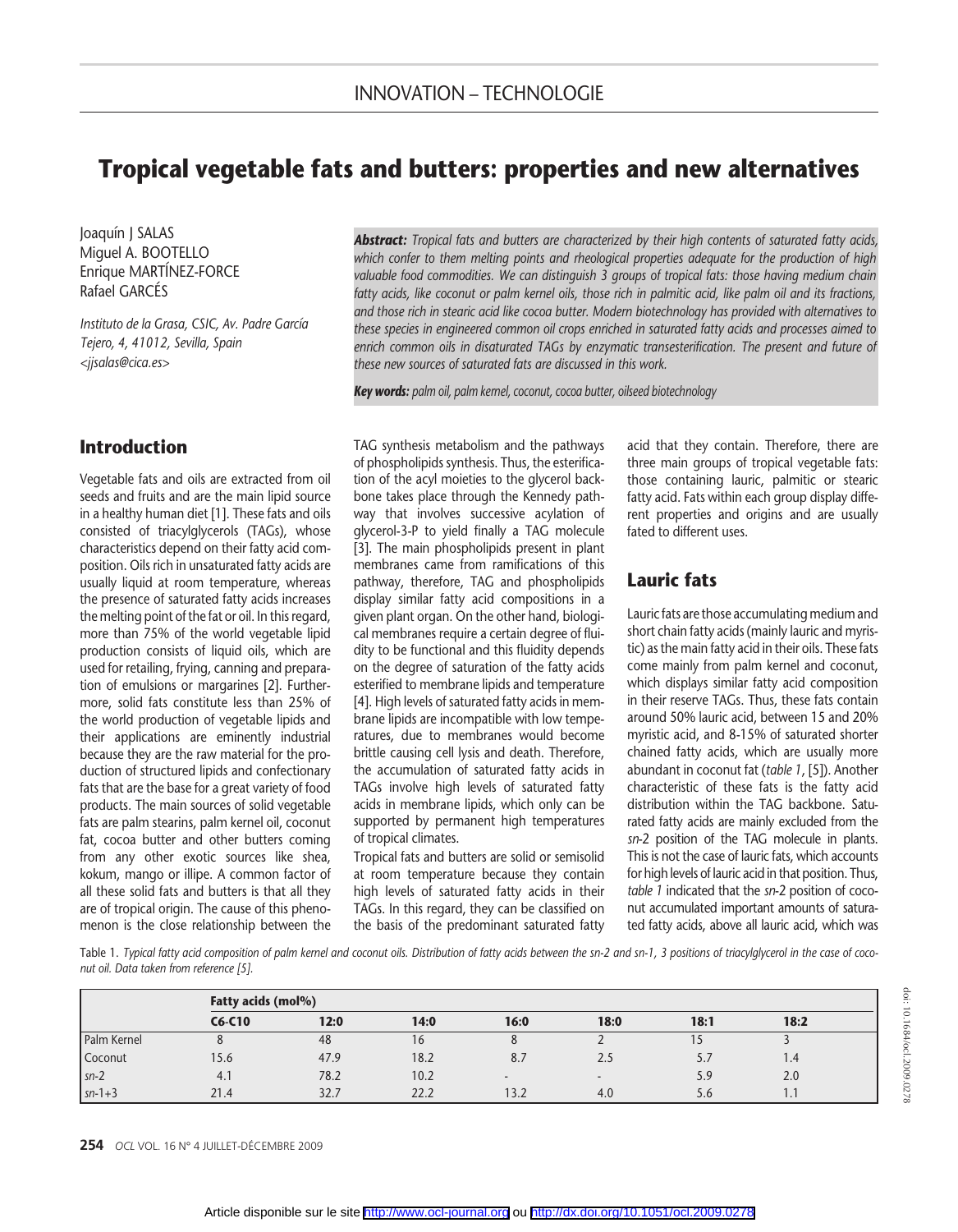present in that position in amounts close to 80%. Other saturated fatty acids were evenly distributed amongst the sn-1 and sn-3 TAG positions.

These TAG compositions confer to lauric fats melting profiles ranging from 10 to 30 °C that are not enough for the elaboration of confectionary products. Thus, these fats are usually fractionated to yield a stearin with a melting range around 30 °C, which is used in confectionary as cocoa butter substitute and an olein that is hydrogenated to increase its content of solids [6]. The versatility and the mouthful of lauric fats make them an excellent base for a variety of food products like chocolate substitutes (CBS), filling creams, toffees, caramels, ice creams, milk products, cream substitutes and being a source of saturated fatty acids for the production of structured lipids and margarines [7]. However, on the negative side, there is a clear scientific consensus about the atherogenic effects of laurate and myristate. These fatty acids increase the levels of blood plasma cholesterol and induce arteriosclerosis. Furthermore, these effects on human health are enforced by the TAG structure found in lauric fats, in which the high levels of saturated fatty acids in sn-2 position assure a quick absorption and incorporation of these fatty acids into human membrane lipids [8]. In the case of hydrogenated lauric oleins, the atherogenic effects are even enhanced by the presence of trans fatty acids [9], so the use of this kind of fats in confectionary should be restricted as much as possible. Since they are not recommendable as food, the future of lauric fats maybe relies on being a renewable feedstock for soap and oleochemical industries.

## Fats rich in palmitic acid

The main source of vegetable fats rich in palmitic acid is palm oil. Typically, palm oil is a semi solid fat with high content of palmitic acid in a high oleic background, but still containing important amounts of linoleic acid. The content of palmitic acid ranged around 45 % of total composition with levels of oleic acid close to 40% (table 2). The fatty acids present in this oil are distributed in a broad variety of TAGs, including trisaturated, disaturated and triunsaturated ones (table 2). This confers to palm oil a very broad melting interval ranging from – 20 to 50 °C, which makes it impractical

Table 2. Fatty acid and main triacylglycerol composition of palm oil. Data taken from reference [5].

|                     | Fatty acids (mol%)      |            |             |                 |      |      |      |        |
|---------------------|-------------------------|------------|-------------|-----------------|------|------|------|--------|
|                     | 12:0                    | 14:0       | 16:0        | 16:1            | 18:0 | 18:1 | 18:2 | 18:3   |
| Palm oil (malaysia) | 0.2                     | 1.1        | 44.1        | 0.2             | 4.4  | 39.0 | 10.6 | 0.3    |
|                     | Triacylglycerols (mol%) |            |             |                 |      |      |      |        |
| TAGs                | <b>PPP</b>              | <b>POP</b> | <b>POSt</b> | PO <sub>O</sub> | 000  |      |      | Others |
|                     | 5.4                     | 29.0       | 5.1         | 22.8            | 4.3  |      |      | 33.4   |

P: palmitic acid, O: oleic acid, St: stearic acid.



Figure 1. Melting profiles obtained by differential scanning calorimetry of palm oil (solid line), and palm oil fractions. Olein (discontinuous line), palm mid fraction (dotted line) and palm stearin (broken line).

for many uses (figure 1). Therefore, palm oil is usually fractionated to obtain fractions with more specific properties [10]. Palm oil fractionation is a complex process, with multiple steps involving the enrichment of certain TAGs on the basis of their different physical properties. Thus, olein liquid fractions are enriched in monosaturated or triunsaturated TAGs and they are liquid or semi liquid at room temperature (figure 1), being usually fated to frying and retailing [11], stearins are enriched in disaturated and trisaturated TAGs and are solid fractions (figure 1) used as source of saturated fatty acids to harden oils in order to produce structured fats [12]. Palm mid fractions (PMF) are enriched in disaturated TAGs, and are extensively used to produce confectionary fats [10]. The composition of palm oil and the versatility of the fractionation process allow producing fats with a variety of characteristics at very competitive prices, which are making palm fractions to displace other oils from international market. In this regard, palm oleins are more stable than most vegetable oils [13]. Palm stearins are widely used to prepare shortenings and margarines. Shortenings are prepared by transesterification of palm and palm kernel stearins with other oils, using often a step of hydrogenation to increase the level of solids of the final fats [12]. Margarines are produced by transesterification of palm stearins with liquid oils. Depending on the final use they require different melting profiles (table, pastry or cake margarines) and, as in the case of shortenings, an extra step of hydrogenation could be necessary to reach the desired melting curve. Palm mid fractions display a steep melting profile (figure 1) that make them useful to produce confectionary fats, being the source of palmitic acid-rich disaturated TAGs in formulations of cocoa butter equivalents (CBEs).

Palmitic acid increases the levels of blood plasma cholesterol in a lower extent than C12-C14 fatty acids [8]. Moreover, little saturated fatty acids are located in the sn-2 position of TAGs from palm oil and oleins, which are also rich in oleic acid. Thus, there is evidence showing that these oils are not as atherogenic as previously supposed [14]. But many formulations with palm oil involve concentration of the trisaturated TAGs, chemical randomization, transesterification or hydrogenation, which really increases negative effects on human health of the derivatives of this oil [15, 16]. The increasing concern of consumers all around the word on the impact of different fats on human health makes that the main challenge of this area of food science is producing healthy fats for food commodities by physical means, suppressing hydrogenation.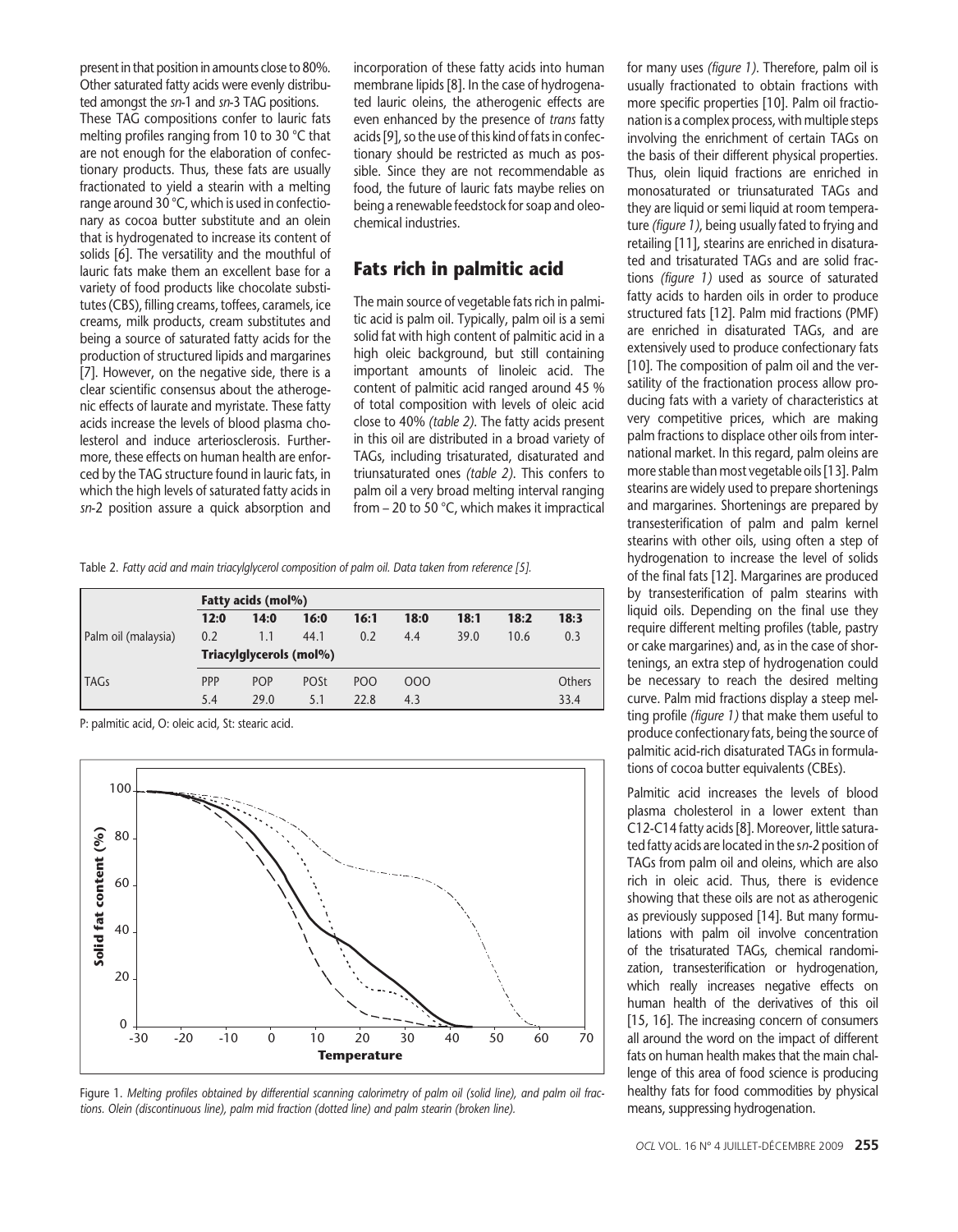## Fats rich in stearic acid

Fats rich in stearic acid are usually referred as butters and the more important tropical butter is that obtained from seeds of the cocoa (Theobroma cacao) fruit. Cocoa butter (CB) is rich in stearic, oleic and palmitic acids (table 3). This fat is quite rich in disaturated TAGs (85-90%), containing very little saturated fatty acids in the sn-2 position (table 3). Since stearic acid does not exert a negative impact on human health, stearic fats are not generally classified as atherogenic [17]. The most important characteristic of CB is its steep melting curve, which displays a narrow melting interval around 35 °C that confers chocolate and other confectionary fats their typical characteristics (figure 2, [18]). In this regard, CB quickly melts in mouth releasing flavours and creating a refreshing sensation. This fat is also characterized by a complex polymorphism, with six different crystalline forms that give place to five isomorphs and a high number of possible transitions [19]. Cocoa butter production is hampered by its difficult cultivation, low productivity and pest attacks. These facts, together with an increasing world demand, create market tensions, so it would be necessary to find alternatives. Amongst the classical alternatives to cocoa butter are lauric fats or cocoa butter substitutes,

Table 3. Fatty acid and main triacylglycerol composition of coconut oil from different world locations. Data taken from reference [5].

|                 | <b>Ghana</b>            | Coast | <b>Brazil</b> | <b>Malaysia</b> |
|-----------------|-------------------------|-------|---------------|-----------------|
|                 | Fatty acids (mol%)      |       |               |                 |
| Palmitic        | 24.8                    | 25.4  | 23.7          | 24.8            |
| <b>Stearic</b>  | 37.1                    | 35.0  | 32.9          | 37.1            |
| Oleic           | 33.1                    | 34.1  | 37.4          | 33.2            |
| Linoleic        | 2.6                     | 3.3   | 4.0           | 2.6             |
| Palmitic        | 24.8                    | 25.4  | 23.7          | 24.8            |
|                 | Triacylglycerols (mol%) |       |               |                 |
| Trisaturated    | 0.7                     | 0.6   | trace         | 1.3             |
| Monounsaturated | 84.0                    | 82.6  | 71.9          | 87.5            |
| Diunsaturated   | 14.0                    | 15.5  | 24.1          | 10.9            |
| Polyunsaturated | 1.3                     | 1.3   | 4.0           | 0.3             |
| <b>POP</b>      | 15.3                    | 15.2  | 13.6          | 15.1            |
| POSt            | 40.1                    | 39.0  | 33.7          | 40.4            |
| <b>StOSt</b>    | 27.5                    | 27.1  | 23.8          | 31.0            |



Figure 2. Melting profiles obtained by differential scanning calorimetry of cocoa butter (solid line), and high stearic high oleic sunflower oil (discontinuous line).

already mentioned in preceding sections, and hydrogenated oils or cocoa butter replacers (CBR). Lauric CBS increase levels of human blood plasma cholesterol and displays low compatibility when blended with CB, giving place to eutectic mixtures. CBRs are more compatible with CB, but the tendency of food industry is removing any source of trans-fatty acids in their products. The third alternative are blends of palm mid fractions with fats rich in stearic and oleic fatty acids that can be obtained from certain tropical nuts and seeds like shea, mango, kokum or illipe. These fats are called cocoa butter equivalents (CBEs) and displays similar melting profiles than CB, are fully compatible with it and they do not exert negative effects on human health. Moreover, it is possible to alter the properties of CBEs by manipulating the blending of stearic butters with the added PMFs producing soft and hard CBEs as well as what is called cocoa butter improvers (CBIs), which are butters with a higher melting point that help to keep CB properties in warm climates.

### New alternatives to tropical fats

The uneven distribution of the production of solid fats against liquid oils made that the search for alternatives to tropical solid fats and butters had been an important target of oil industry in the last decades. As it has been depicted above, increasing the melting point of liquid oils by hydrogenation has been the choice of industry for a long time. However, the important concern about the negative effects of trans-fat on human health has made that important health organizations recommended the total removal of these fatty acids from diet [16]. Another alternative to increase the degree of saturation of liquid oils is by the means of transesterification with a saturated fat. This technique is extensively used to produce structured lipids and usually involves the exchange of the acyl moieties by using a chemical catalyser followed of fractionation of the resulting TAGs. This operation usually implies the increment of the saturated fatty acid content in the sn-2 position of the fat product, which in common vegetable oils is usually occupied by an unsaturated one. Increasing the content of saturated fatty acids in the sn-2 position increments its absorption in intestine and enables their thorough incorporation into human lipids, negatively affecting cardiovascular health [15]. Nevertheless, new alternatives to tropical fats should be easily accessible, cost effective and compatible with a healthy diet to improve the present status quo. In this regard, advances on biological sciences and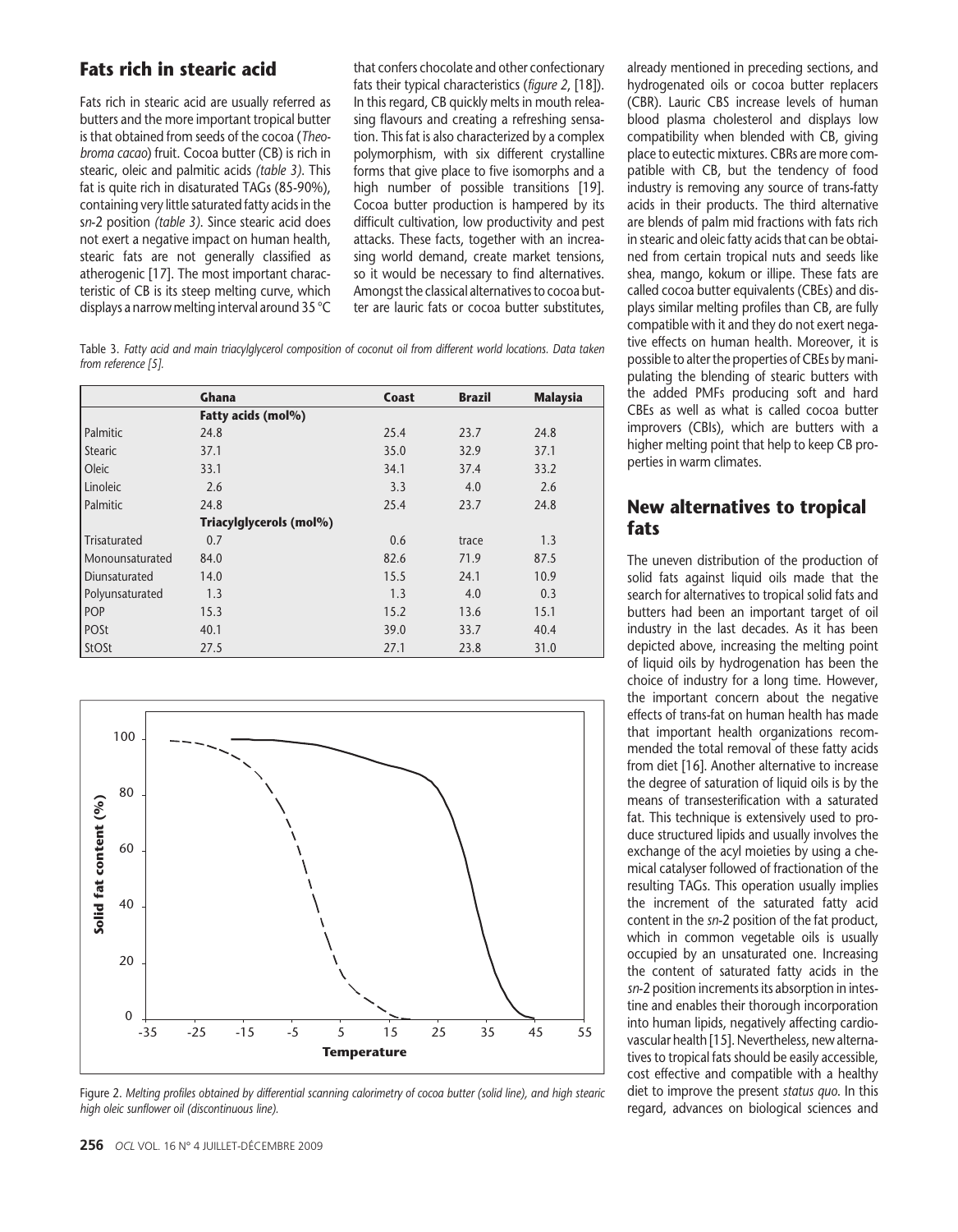the understanding of pathways of lipid synthesis has revealed lipid biotechnology as an useful tool to provide with new fats and oils that could compete with those traditionally coming from tropical climates. The pathways and enzymes involved in plant oil synthesis were described trough the 80's and 90's decades. Since then, one of the main targets of plant lipid biotechnology has been producing oils enriched in saturated fatty acids in common annual oil crops to cover the growing demand for them [20]. Genetic engineering and mutagenesis techniques allow modifying the TAG composition of oils from many oil crops.

## High laurate Canola

The breakout of biotechnology in the field of tropical fats was quick and very promising. At the beginning of the 90's Calgene produced lines of canola expressing a thioesterase from Umbellularia californica, which was able to redirect the fatty acid biosynthetic pathway, inducing the accumulation of lauric acid in the oil [21]. Fatty acids are synthesized in the chloroplast or plastids of plant cells in a process involving successive elongations of an acyl-ACP derivative by the action of the fatty acid synthetase. These reactions are terminated by acyl-ACP thioesterases, which are enzymes that hydrolyze acyl-ACP complexes. The fatty acids released are transported to the cytosol in the form of acyl-CoAs and incorporated into TAGs. The expression of a thioesterase from Umbellularia californica in canola seeds ramifies the regular pathway of fatty acid synthesis inducing accumulation of lauric acid in the oil at levels as high as 40%. This oil was commercialized as Laurical and its content of lauric acid and its distribution in the TAG molecule was improved by the introduction of new genes and promoters. This oil was used for the production of soap and surfactants; however, it has not significantly altered the world market of lauric fats, probably because the world demand of these fats is well covered by the current production of coconut and palm kernel.

## High palmitic oils

The great demand of palmitic fats for structured lipid production activated projects for increasing the levels of this fatty acid in common oil crops during the last decade. The enrichment of palmitic acid in non-tropical oil crops is possible by suppressing or reducing βketoacyl-ACP synthase II activity. This is the enzyme catalyzing the last plastidic elongation that takes place in plant fatty acid synthesis, converting 16:0-ACP into 18:0-ACP, which is then desaturated in a great extension by the enzyme stearoyl-ACP desaturase, SAD, and exported to the cell cytosol in the form of oleoyl-CoA. The blockage of this metabolic step by techniques of RNA interaction (hairpin or antisense RNA expression) or gene mutagenesis have been successful at producing oils with increased levels of palmitic acid. These levels ranged 25 to 35% (table 4) in sunflower [22], soybean [23], canola [24] and linseed [25], but none of them reached more than 40%, which would be closer to the composition of palm oil. The cause of this was probably that the enzymes involved TAG synthesis in common oil crops are not able to esterify saturated acyl moieties in the sn-2 position of these molecules. On the other hand, soybean, rape or sunflower oils are rich in linoleic acid, therefore it would be necessary to reduce the levels of this fatty acid at expenses of oleic to better mimic the palm oil composition. This can be fulfilled by blocking the oleic acid desaturation. Unlike fatty acid synthesis oleic acid desaturation occurs out of the plastid, through an ER-located desaturase that acts on oleate bound to the sn-2 position of phosphatidylcholine, which is called FAD2. The blockage of FAD2 by different means (RNA interaction or mutagenesis) has been achieved in many oil crops, and it could be combined with the high palmitic trait to produce lines such as sunflower CAS-12 combining contents of palmitic acid around 30% in a high oleic background, containing linoleic acid levels lower than those in palm oil [22]. Although these oils could be a good source of palmitic fats for food industry none of them is currently under exploitation. The reason for this is the great boost of oil palm production that has took place in the Southeast Asia the last years. Thus, palm oil is more abundant and cheap than oil crops growing in temperate climates. Moreover, it displays higher contents of saturates than the above depicted mutants lines, which makes that they did not represent an attractive alternative in this moment.

## Oils enriched in stearic acid

Increasing the content of stearic acid in common oil crops involves the blockage of the step of desaturation of acyl-ACP catalyzed by the enzyme SAD. Equally to the above mentioned oils enriched in palmitic acid, this can be carried out by techniques of genetic engineering (hairpin or antisense RNA technologies) or by mutagenesis of seeds. Decreasing SAD levels during seed development leads to important increases of stearic acid in the seed oil. This has been achieved in several crops like soybean [26], canola [27], cotton seed [28] and sunflower [29]. Moreover, these high stearic phenotypes should be expressed on high oleic backgrounds to mimic better the composition of tropical fats rich in this fatty acid. Therefore, SAD decrease should be combined with the blockage of FAD2 enzyme to yield lines with high stearic-high oleic content in their oils. The stearic acid oil content in the oil of these species was increased from initial 3-6% to 20-40% in the mutated or engineered lines (table 5), with contents of oleic acid ranging from 40 to 65% of total fatty acids. Although the increment in stearic acid reached in these mutant lines was really important, they are not still in the range of the tropical species used as the source of stearic-oleic-stearic (StOSt) TAG for the preparation of confectionary fats, and further increments of total saturated fatty acid content is hampered by the enzymatic machinery in these species, which sometimes is not specific for the accumulation of disaturated TAGs. Furthermore, in the case of "green" seeds, like canola or soybean, a certain content of linolenic acid is always found in the oil

Table 4. Fatty acid composition of different oil crops engineered for the production of palmitic acid.

|                | Fatty acids (mol%) |      |      |      |      |                          |                          |                          |  |
|----------------|--------------------|------|------|------|------|--------------------------|--------------------------|--------------------------|--|
|                | 16:0               | 16:1 | 18:0 | 18:1 | 18:2 | 18:3                     | 20:0                     | 22:0                     |  |
| Soybean [23]   | 30.4               | ٠    | 5.2  | 10.1 | 42.6 | 11.7                     | $\overline{\phantom{a}}$ | $\overline{\phantom{a}}$ |  |
| Canola [24]    | 27.0               | 1.2  | 2.8  | 28.8 | 23.2 | 14.0                     | 2.0                      | 1.0                      |  |
| Sunflower [22] | 30.7               | 7.6  | 2.1  | 56.0 | 3.1  | $\overline{\phantom{a}}$ | -                        | $\overline{\phantom{a}}$ |  |
| Linseed [25]   | 28.4               | 4.0  | 3.8  | 13.5 | 6.3  | 43.0                     | ٠                        |                          |  |

Table 5. Fatty acid composition of different oil crops engineered for the production of stearic acid.

|                 | Fatty acids (mol%) |      |      |      |                          |                          |                          |                          |  |
|-----------------|--------------------|------|------|------|--------------------------|--------------------------|--------------------------|--------------------------|--|
|                 | 16:0               | 18:0 | 18:1 | 18:2 | 18:3                     | 20:0                     | 22:0                     | others                   |  |
| Cottonseed [28] | 13.7               | 39.9 | 37.4 | 6.0  | 0.6                      | 2.4                      | ٠                        | $\overline{\phantom{a}}$ |  |
| Sunflower [29]  | 5.4                | 20.4 | 66.3 | 3.3  | $\overline{\phantom{a}}$ | 1.7                      | 2.8                      | $\overline{\phantom{a}}$ |  |
| Canola [27]     | 7.4                | 19.2 | 62.1 | 4.3  | 1.1                      | 3.1                      | 0.9                      | 1.9                      |  |
| Soybean [26]    | 6.0                | 24.0 | 63.0 | 2.0  | 3.0                      | $\overline{\phantom{a}}$ | $\overline{\phantom{a}}$ | $\overline{\phantom{a}}$ |  |